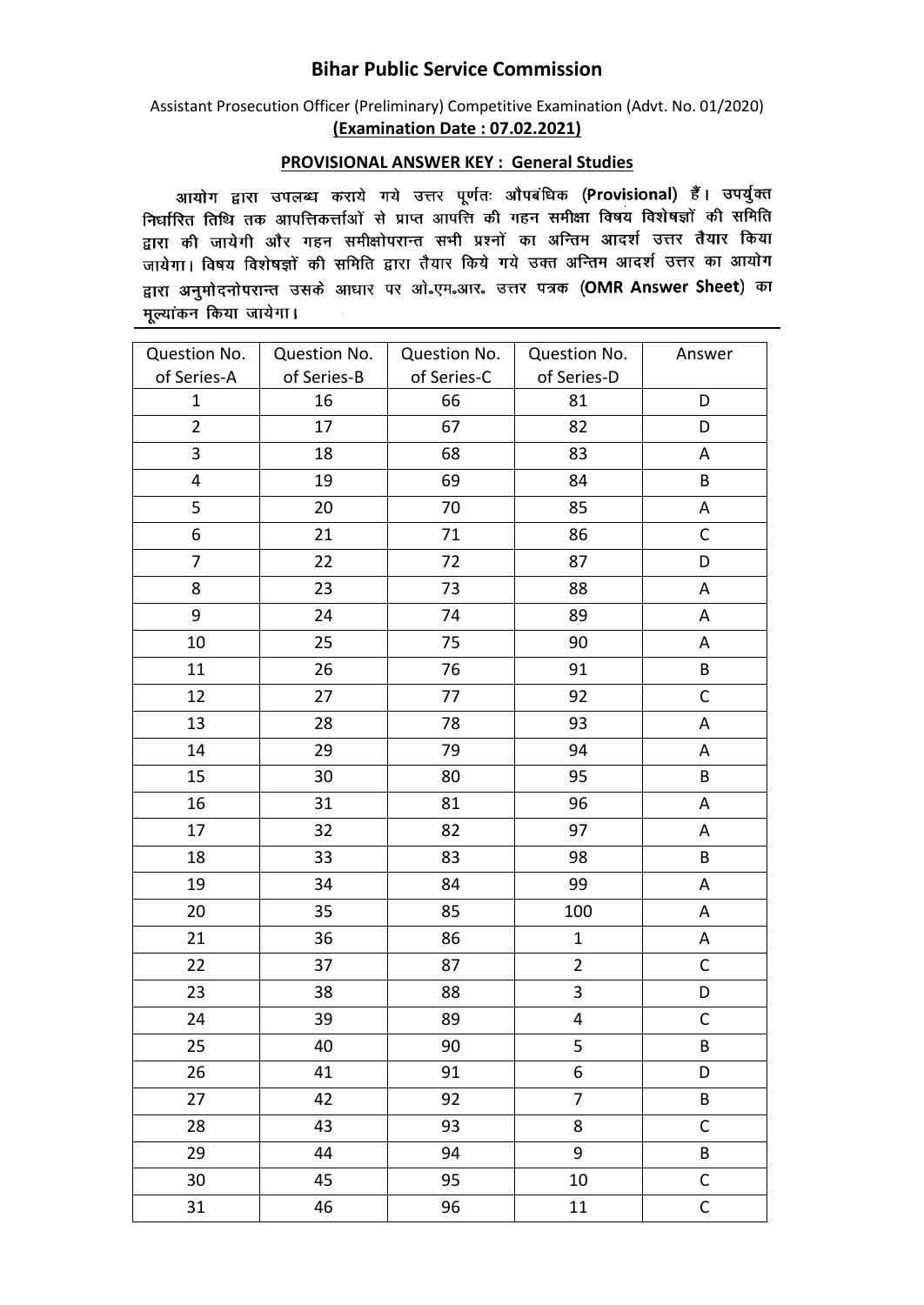| Question No. | Question No. | Question No.   | Question No. | Answer      |
|--------------|--------------|----------------|--------------|-------------|
| of Series-A  | of Series-B  | of Series-C    | of Series-D  |             |
| 32           | 47           | 97             | 12           | Α           |
| 33           | 48           | 98             | 13           | B           |
| 34           | 49           | 99             | 14           | D           |
| 35           | 50           | 100            | 15           | $\mathsf C$ |
| 36           | 51           | $\mathbf 1$    | 16           | Α           |
| 37           | 52           | $\overline{2}$ | 17           | D           |
| 38           | 53           | $\overline{3}$ | 18           | $\sf{B}$    |
| 39           | 54           | $\pmb{4}$      | 19           | $\mathsf C$ |
| 40           | 55           | 5              | 20           | A           |
| 41           | 56           | 6              | 21           | $\mathsf C$ |
| 42           | 57           | $\overline{7}$ | 22           | B           |
| 43           | 58           | 8              | 23           | D           |
| 44           | 59           | 9              | 24           | $\mathsf C$ |
| 45           | 60           | 10             | 25           | $\sf{B}$    |
| 46           | 61           | 11             | 26           | $\mathsf C$ |
| 47           | 62           | 12             | 27           | $\mathsf C$ |
| 48           | 63           | 13             | 28           | D           |
| 49           | 64           | 14             | 29           | $\mathsf C$ |
| 50           | 65           | 15             | 30           | D           |
| 51           | 66           | 16             | 31           | A           |
| 52           | 67           | 17             | 32           | $\mathsf C$ |
| 53           | 68           | 18             | 33           | $\mathsf C$ |
| 54           | 69           | 19             | 34           | $\sf B$     |
| 55           | 70           | 20             | 35           | $\sf B$     |
| 56           | 71           | 21             | 36           | А           |
| 57           | 72           | 22             | 37           | D           |
| 58           | 73           | 23             | 38           | $\sf B$     |
| 59           | 74           | 24             | 39           | $\mathsf C$ |
| 60           | 75           | 25             | 40           | $\mathsf C$ |
| 61           | 76           | 26             | 41           | D           |
| 62           | 77           | 27             | 42           | A           |
| 63           | 78           | 28             | 43           | B           |
| 64           | 79           | 29             | 44           | D           |
| 65           | 80           | 30             | 45           | $\mathsf C$ |
| 66           | 81           | 31             | 46           | D           |
| 67           | 82           | 32             | 47           | B           |
| 68           | 83           | 33             | 48           | $\sf{B}$    |
| 69           | 84           | 34             | 49           | D           |
| 70           | 85           | 35             | 50           | А           |
| 71           | 86           | 36             | 51           | $\mathsf C$ |
| 72           | 87           | 37             | 52           | Α           |
| 73           | 88           | 38             | 53           | $\mathsf C$ |